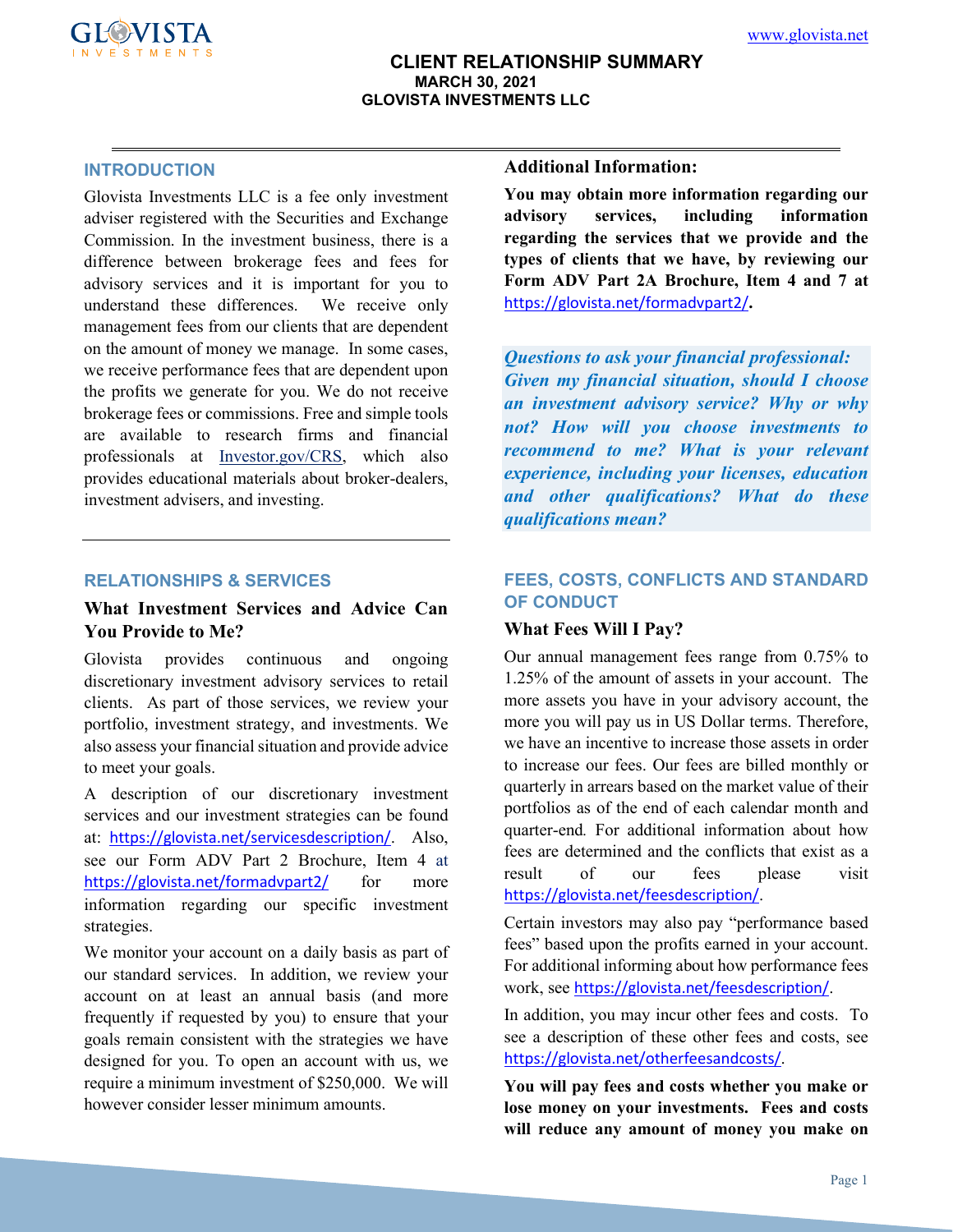

**your investments over time. Please make sure you understand what fees and costs you are paying. For more information about your fees and costs, including information regarding how fees are paid from your account, frequency of payment, types of fees or expenses you may pay, brokerage and other transaction costs, refunds of fees and other fee related matters, see our Form ADV Part 2A Brochure, Item 4 at**  <https://glovista.net/formadvpart2/>**.**

*Questions to ask your financial professional: Help me understand how these fees and costs might affect my investments. If I give you \$10,000 to invest, how much will go to fees and costs, and how much will be invested for me?*

# **What are your legal obligations to me when acting as my investment adviser? How else does your firm make money and what conflicts of interest do you have?**

*When we act as your investment adviser*, we have to act in your best interest and not put our interest ahead of yours. At the same time, the way we make money creates some conflicts with your interests. You should understand and ask us about these conflicts because they can affect the investment advice we provide you. Some examples to help you understand what that means can be found at <https://glovista.net/conflicts/>.

*Questions to ask your financial professional: How might your conflicts of interest affect me, and how will you address them?*

**Additional Information:**

**More detailed information about conflicts of interest may be found in our Form ADV Part 2A Brochure at**  <https://glovista.net/formadvpart2/>**.**

## **How do your financial professionals make money?**

Our financial professionals are compensated with a base salary and discretionary bonus based upon the overall success of the firm. Our professionals are not compensated based upon any other factors. To see other ways some financial professionals are compensated, visit

<https://glovista.net/compensationfactors/>.

# **DISCIPLINARY HISTORY**

# **Do You or Your Financial Professionals Have Legal or Disciplinary History?**

No. Please visit Investor.gov/CRS for a free and simple search tool to research you and your financial professionals.

*Questions to ask your financial professional: As a Financial Professional, do you have any disciplinary history? For what type of conduct?*

# **ADDITIONAL INFORMATION**

We encourage you to seek out additional information. You may find additional information about our investment advisory services at [www.glovista.net.](http://www.glovista.net/) You may request up-to-date information and request a copy of this Relationship Summary by calling us at (212) 336-1540.

*Questions to ask your financial professional: Who is my primary contact person? Is he or she a representative of an investment adviser or a broker dealer? Who can I talk to if I have concerns about how this person is treating me?*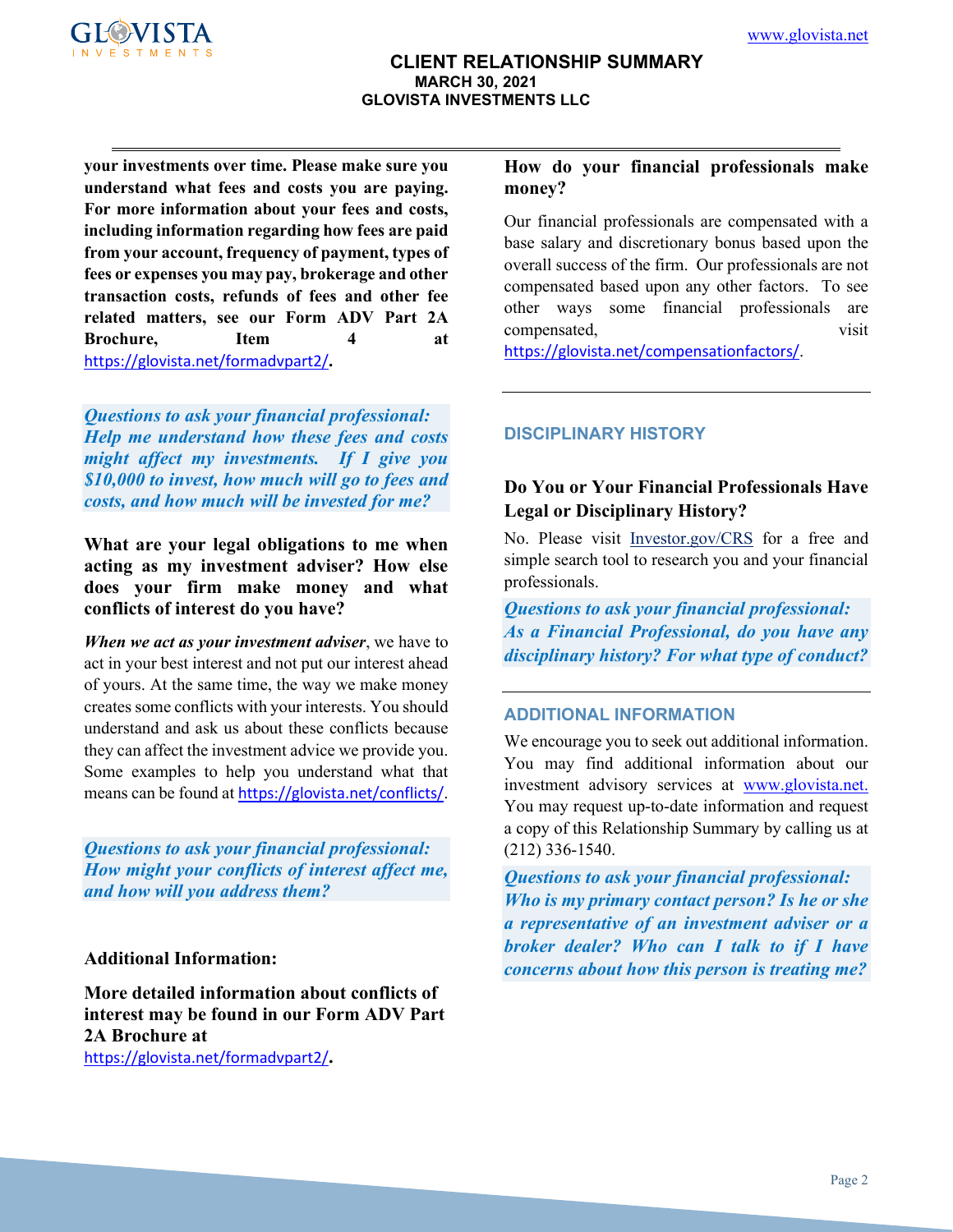# **HYPERLINKS:**

#### Investor.gov/CRS

### LINK 1:

Our advisory services are offered to you on a **discretionary basis**, meaning that you provide us with the ability to buy and sell investment in your account without asking you in advance. You may place limits on our discretionary authority. For example, you may limit the types of securities that we may invest in without your approval.

Glovista provides continuous and ongoing discretionary investment advisory services to retail clients. As part of those services, we review your portfolio, investment strategy, and investments. We also assess your financial situation and provide advice to meet your goals. We also provide customized advisory services designed to meet your specific investment needs. In addition, we offer two distinct strategies:

- Our "Global Tactical Asset Allocation" strategy ("GTAA Strategy"); and
- Our "Emerging Market Equities strategy ("Emerging Markets Strategy").

Our GTAA Strategy is a global multi-asset strategy with no bias towards a particular asset class or geography. The strategy emphasizes capital protection during times of market uncertainty by raising cash. During times of lower macro and financial market volatility, the strategy invests in risk assets so as to generate returns in a risk-efficient manner.

Our Emerging Markets Strategy is intended for investors who seek to gain exposure to Emerging Market Equities on a long only basis. The focus of the strategy is on country, sector and currency allocations as opposed to bottom –up company analysis. The Emerging Markets Strategy invests in liquid markets and liquid US-listed securities. Since

this strategy is always fully allocated to EM equities, it should form a part of the growth investment portfolio.

## LINK 2

[https://files.adviserinfo.sec.gov/IAPD/Content/Com](https://files.adviserinfo.sec.gov/IAPD/Content/Common/crd_iapd_Brochure.aspx?BRCHR_VRSN_ID=634038) [mon/crd\\_iapd\\_Brochure.aspx?BRCHR\\_VRSN\\_ID=](https://files.adviserinfo.sec.gov/IAPD/Content/Common/crd_iapd_Brochure.aspx?BRCHR_VRSN_ID=634038) [634038](https://files.adviserinfo.sec.gov/IAPD/Content/Common/crd_iapd_Brochure.aspx?BRCHR_VRSN_ID=634038)

## LINK 3:

Our annual management fees range from 0.75% to 1.25% of the amount of assets in your account. Our fees are billed monthly or quarterly in arrears*.* Factors considered in determining your fee schedule include: the complexity of your account; assets to be placed under management; anticipated future additional assets; related accounts; portfolio style; account composition; and reports, among other factors. The more assets you have in the advisory account, including cash, the more you will pay us in US Dollar terms. We therefore have an incentive to encourage you to increase the assets in your account in order to increase our fees.

In addition to an asset-based fee, "qualified clients" (who have a net worth of more than \$2,100,000 or at least \$1,000,000 under management with us) may be charged a negotiable performance-based fee. The performance-based fees are based on profits generated for investors subject to certain conditions described below. In each case, the performance fees are specifically authorized by you in the relevant investment management agreement.

We typically charge performance-based fees of up to 20% on an annual basis of the profits generated in the account, billed quarterly in arrears based upon the asset value of the account on the last day of the month. This performance fee will comply in full with Rule 205-3 under the Investment Advisers Act of 1940.

The performance fee allocation with respect to any Account is subject to a "high water mark" provision such that no performance fee will be paid to us, except